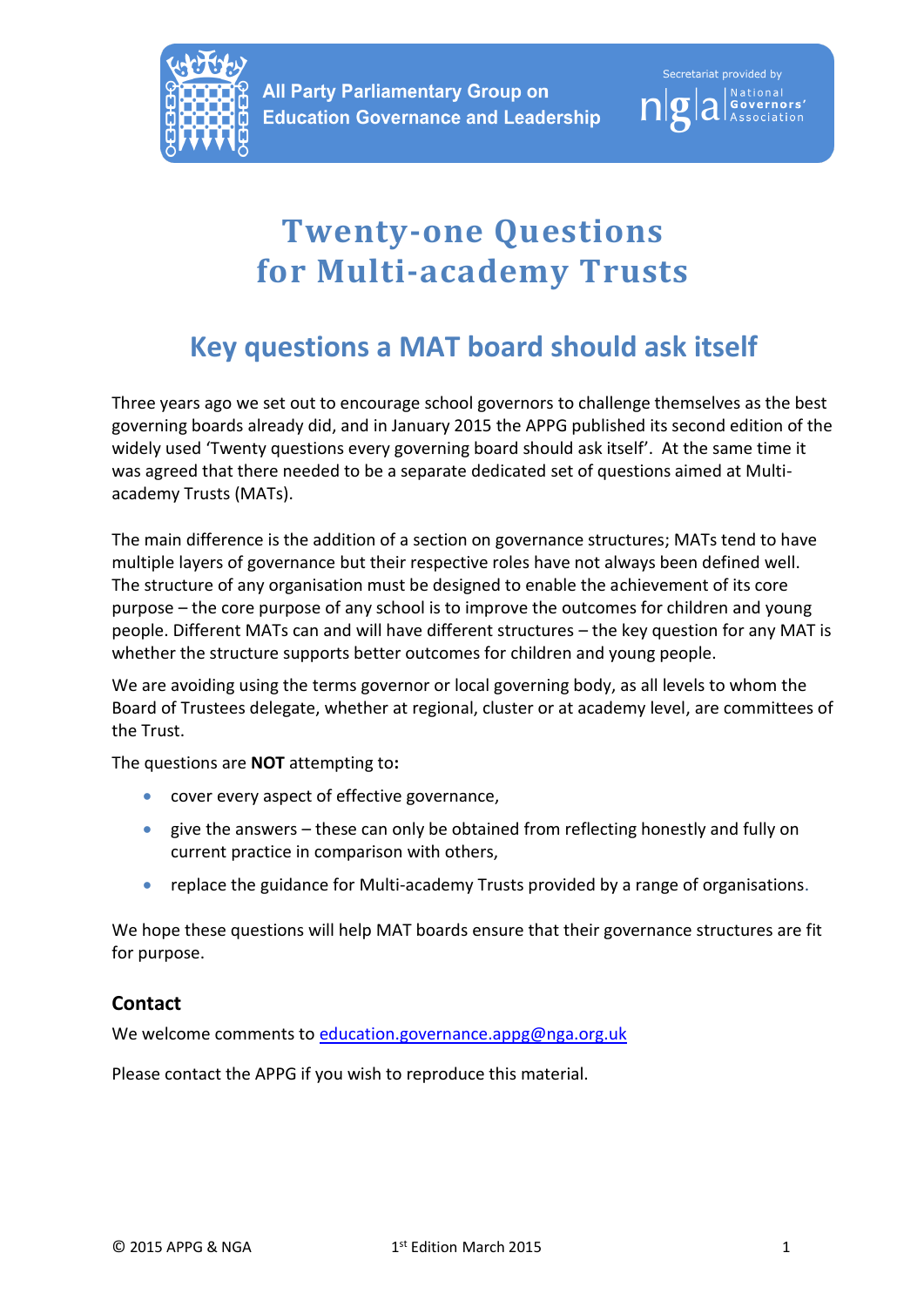

### **21 questions every Multi-academy Trust Board should ask itself**

#### **Vision, ethos and strategy**

- 1. Does the Trustee Board have a clear vision and strategic priorities for the next three to five years, to which all academies contribute and which is understood by each of its academies?
- 2. How effectively do these strategic priorities drive the governance structure, activities and agenda setting at all levels of the Trust?
- 3. What vision does the Trustee Board have for the size of the Trust and how does the strategy ensure that there is the capacity to support any additional academies well?

#### **Governance structures**

- 4. Is the structure of the Trust from its members to academy level governance conducive to effective working, ensuring check and balances but avoiding duplication at different levels, and delivering good two-way communications?
- 5. How does the Trustee Board ensure that its governance structure is clear, in keeping with its Articles of Association, and that those at regional, cluster and academy level understand their roles and responsibilities compared to those of the Trustee Board?
- 6. a) Does the Trustee Board have a scheme of delegation, is it published on its website and those of its academies, and does the scheme make clear where the following key governance functions are exercised:
	- Determining each individual academy's vision, ethos and strategic direction?
	- Recruiting each academy's Principal/Head of school?
	- Performance management of each academy's Principal/Head of school?
	- Determination of Human Resources policy and practice?
	- Oversight of each academy's budget?
	- Assessment of the risks for each academy?
	- b) Is the principle of earned autonomy applied to individual academies or local clusters and if so, do all involved at all levels of governance within the MAT understand how?

#### **Trustee Board effectiveness and conduct**

- 7. **Right skills:** Has the Trustee Board adopted a robust and transparent process for the recruitment both of trustees and those at local governance level, including role specifications, skills audits and interview panel to ensure those carrying out governance functions have the full range of experience, qualities and skills necessary to discharge all the Trustee Board's responsibilities?
- 8. **Clerking:** Does the Trustee Board have a professional clerk providing information and guidance on regulatory practice and procedures, including governance leadership to the committees and any academy level governance?
- 9. **Chair:** How does the Trustee Board ensure the chair shows strong and effective leadership?